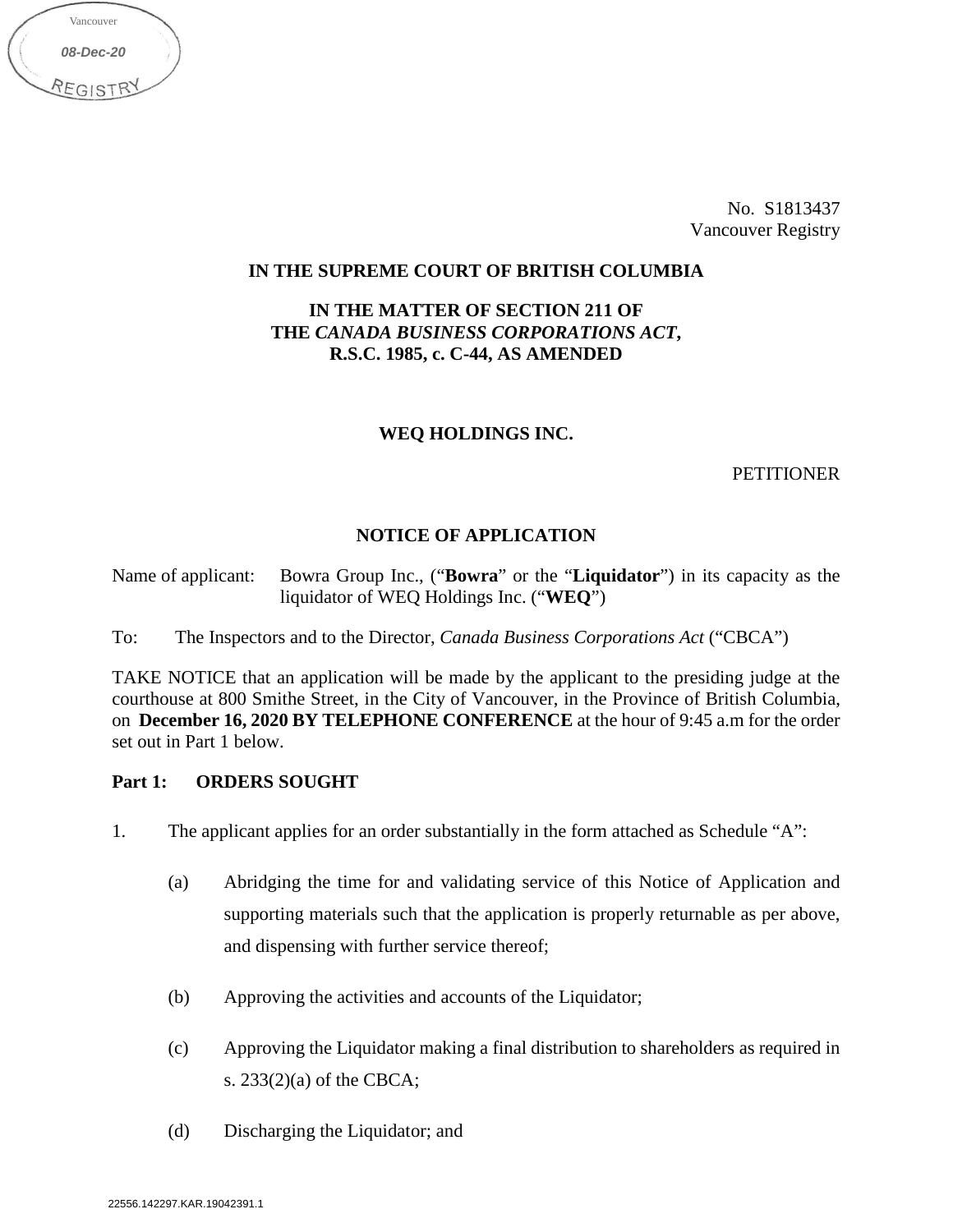(e) Ordering the dissolution of the Company under s. 260 of the CBCA.

## **Part 2: FACTUAL BASIS**

### **A. Background**

- 2. At a special meeting of shareholders on November 28, 2018 (the "**Special Meeting**"), the Shareholders passed a special resolution approving, among other things:
	- (a) a transaction between WEQ and United Rentals of Canada, Inc. (the "**Purchaser**") pursuant to an asset purchase agreement (the "**APA**"), whereby WEQ sold substantially all of the assets of its remaining business platform which operated under the name of WesternOne Infrastructure Services Inc (the "**Transaction**").
	- (b) the voluntary liquidation and dissolution of WEQ pursuant to section  $211(8)$  of the CBCA at a time to be determined by the directors of WEQ; and
	- (c) the plan of liquidation and dissolution substantially in the form attached to the notice of Special Meeting (the "**Liquidation Plan**").
- 3. The Liquidation Plan appointed Bowra as liquidator of WEQ. The Liquidation Plan became effective on December 17, 2018.
- 4. In an order of this Court in these proceedings dated December 17, 2018 (the "**Liquidation Order**"), the court among other things, (i). approved and affirmed the Liquidation Plan, (ii) granted an Administration Charge (as defined in the Liquidation Order), (iii) dispensed with any requirements and obligations that WEQ or the Liquidator place before WEQ's shareholders any further audited financial statements as required under s. 155(1) and 159(1) of the CBCA or otherwise, (iv) declared that WEQ and the Liquidator are exempt from any requirements under Part XIV of the CBCA regarding the appointment and duties of an auditor and (v) declared that WEQ and the Liquidator are relieved of any obligation to call and hold a meeting of WEQ's shareholders.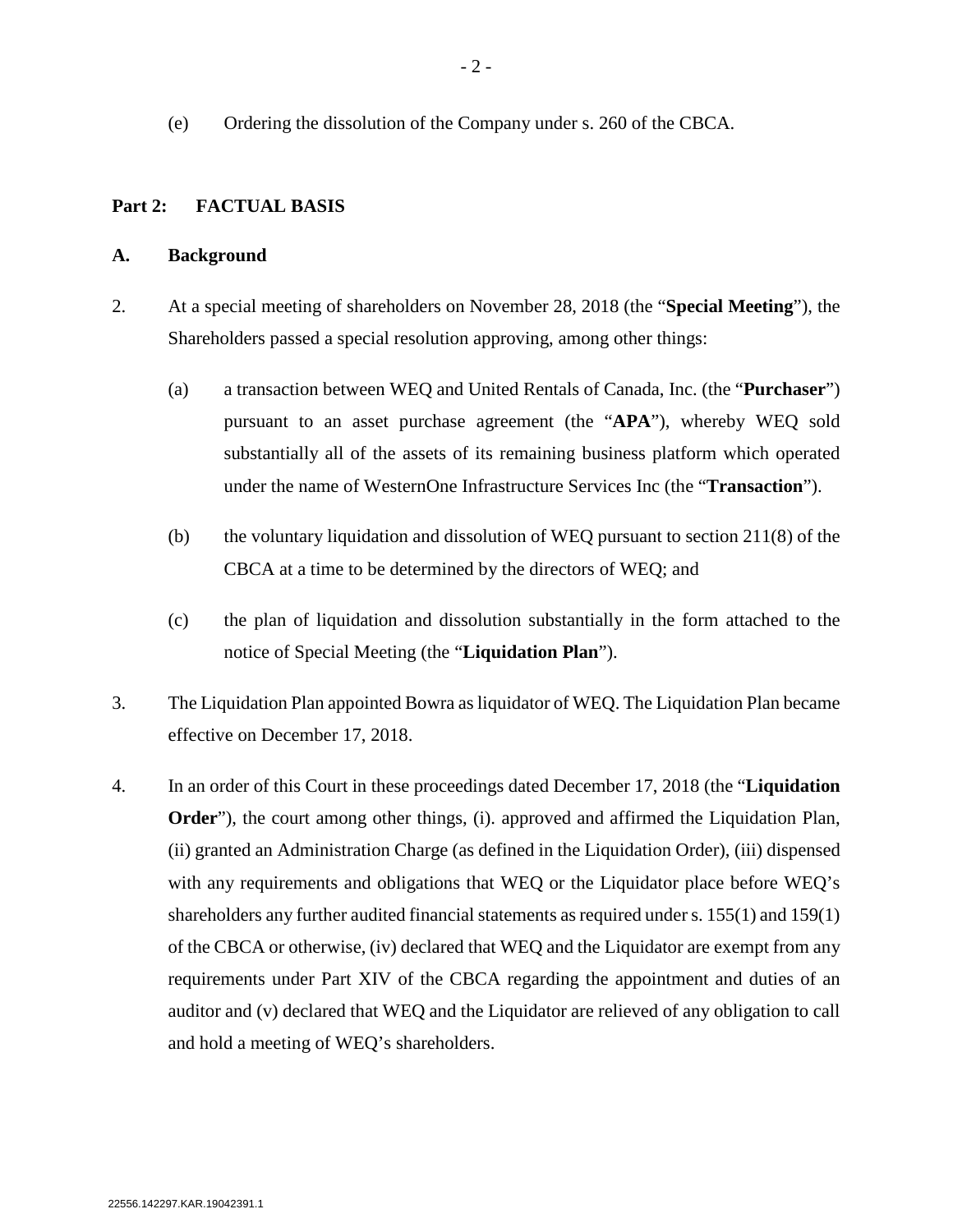5. In an order of this Court in these proceedings dated December 17, 2018, the Court approved and established a procedure for the solicitation, determination and resolution of certain claims against WEQ and its former directors and officers (the "**Claims Procedure**").

## **B. Extending the Time for Approval of Final Accounts and Distribution**

- 6. By Order pronounced January 10, 2020, the Liquidator obtained an extension under section 223(2)(b) of the CBCA for iapproval of final accounts and permitting the Liquidator to distribute the remaining property of WEQ to its shareholders according to their respective rights.
- 7. At that time, the issues that were required to be completed by the Liquidator in order to complete its duties under the CBCA, and order appointing the Liquidator, included:
	- (a) Obtaining a clearance certificates pursuant to the *Income Tax Act*, R.S.C. 1985, c. 1 ( $5<sup>th</sup>$  Supp.) as amended, from the Canada Revenue Agency ("CRA"). The process for obtaining clearance certificates can only commence once WEQ's final tax return is filed (the "**Tax Return**");
	- (b) Various lingering issues, including with respect to issues relating to WEQ's subsidiaries and PST in Manitoba and fees from the Customs Border and Services Agency have delayed the Liquidator's ability to file the Tax Return.
	- (c) A final review and determination of any other potential recoverable assets that may be received from QEQ's subsidiaries.

# **C. Status and Summary of Liquidator's Activities and Work**

- 8. The Liquidator has now administered the liquidation over a period of approximately two years pursuant to the Liquidation Plan.
- 9. During that time, the Liquidator's has undertaken the following work as particularized in the Liquidator's Second Report:
	- (a) General Administration of the Liquidation;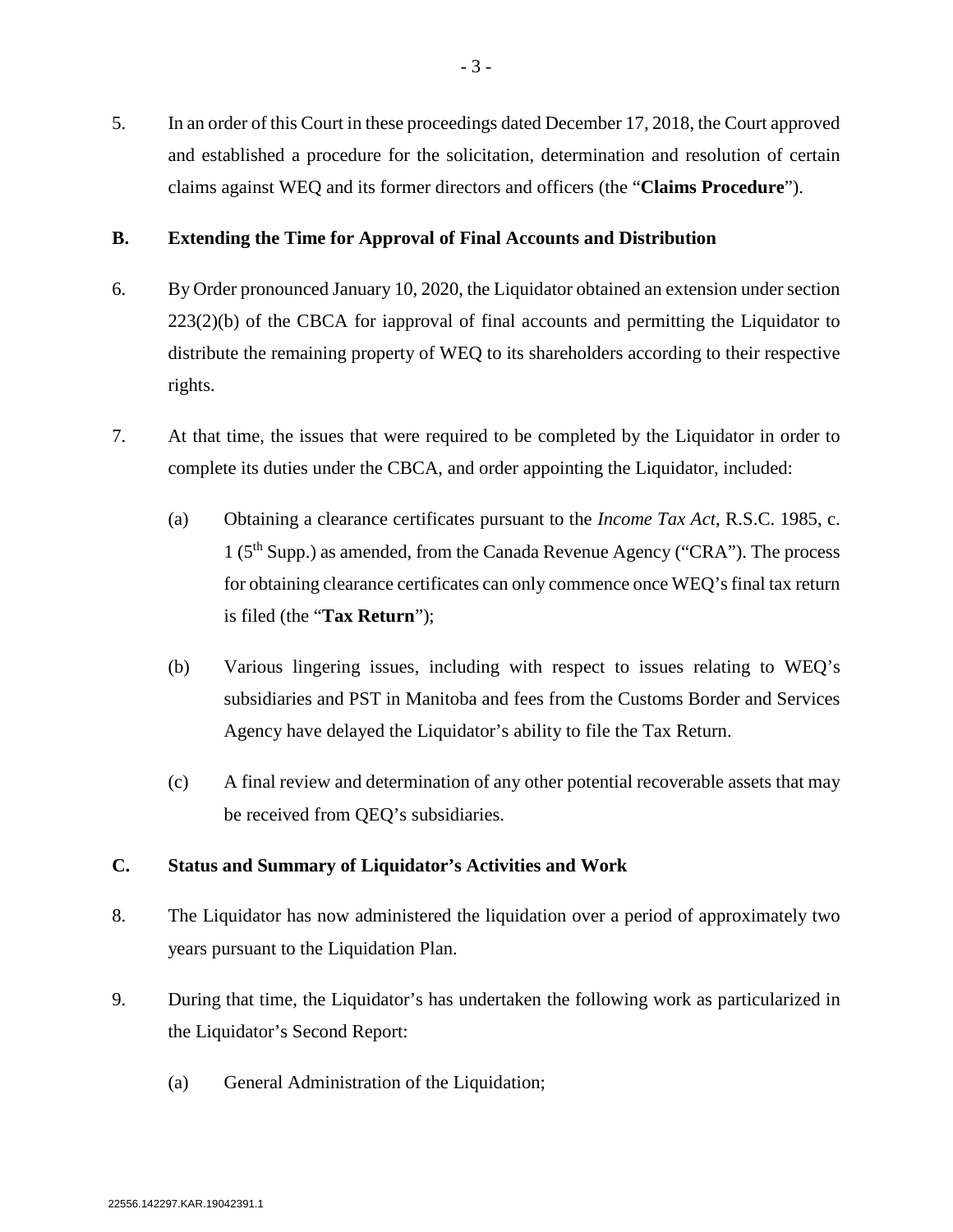- (b) Administration of the Claims Procedure;
- (c) Completion of Transaction with the Purchaser including dealing with the payables noted above;
- (d) Investigation of the Company's assets to determine all realizable assets have been liquidated;
- (e) Addressing tax issues;
- (f) Wind up and Dissolution of WEQ and Subsidiaries; and
- (g) Payments to Debenture Holders and Shareholders.

### **D. Remaining Work in the Liquidation:**

- 10. The Liquidation is largely complete, except for the following issues:
	- (a) Discharge of trustee in the bankruptcy proceedings of Pacific Coast Modular Construction  $LP$  – The trustee in the bankruptcy proceedings of Pacific Coast Modular Construction LP has not been discharged. The trustee is in process of applying for their discharge which is estimated to be in January 2021. Upon discharge of the trustee and completion of administration of the bankruptcy of Pacific Coast Modular Construction LP, the wind up and dissolution of WEQ's subsidiaries will be complete.
	- (b) Calculation and payment of final distribution to shareholders The Liquidator is required to finalize remaining liquidation expenses and calculate and pay the final distribution to shareholders.
	- (c) Filing of final tax return for WEQ The Liquidator is required to finalize its accounting and prepare the final tax return for WEQ.
	- (d) Request final clearance certificate from CRA Upon submission of the final tax return the Liquidator is required to request the final clearance certificate from the CRA.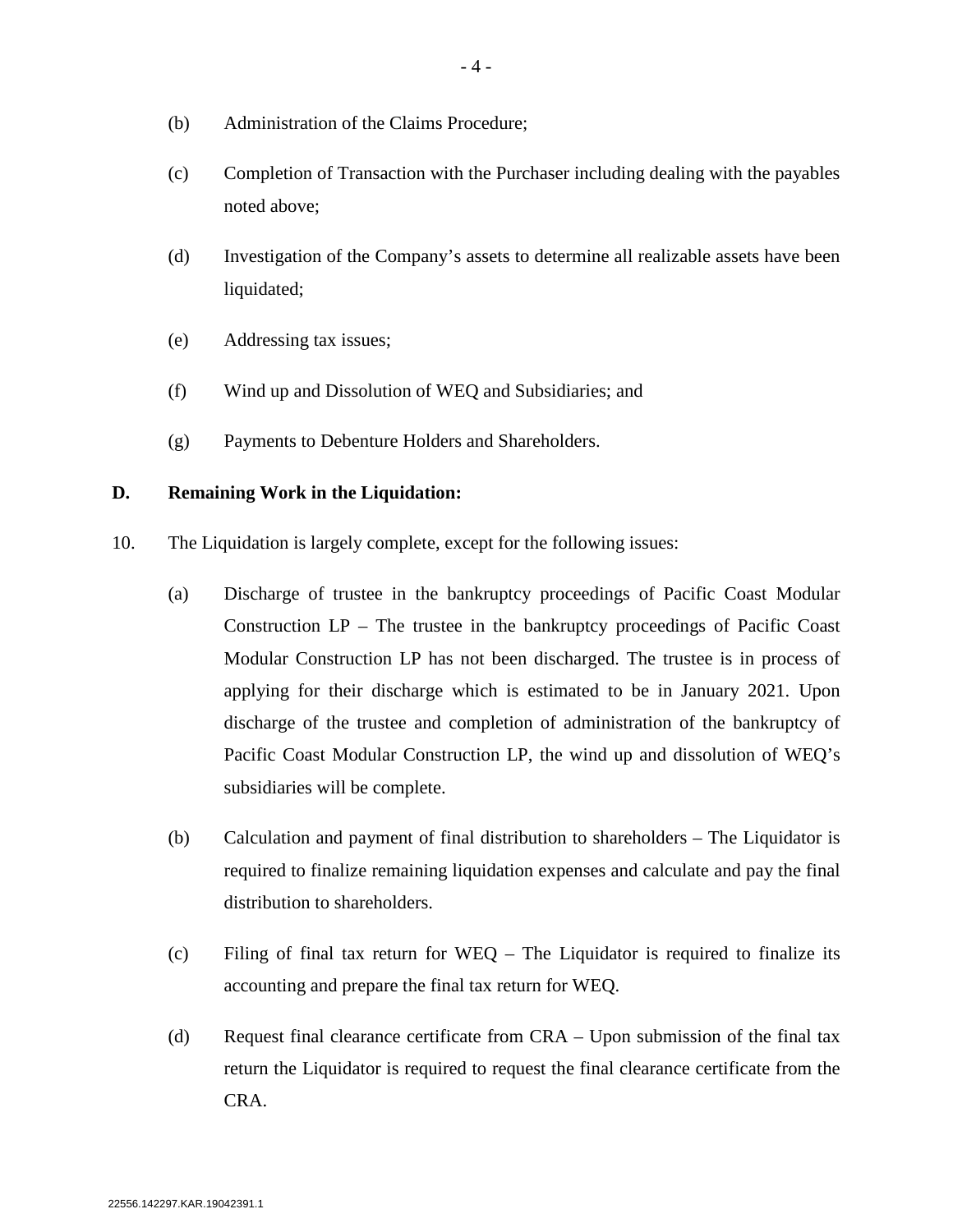(e) Wind up and dissolution of WEQ – The Liquidator is required to wind up and dissolve WEQ.

# **E. Estimated Final Distribution**

- 11. The Liquidator currently holds \$2.39 million in its trust accounts.
- 12. The Liquidator's interim statement of receipts and disbursements for the period December 17, 2018 to November 30, 2020 which is summarized in the table below:

|                                                          | \$000's |
|----------------------------------------------------------|---------|
| Receipts                                                 |         |
| Cash transferred from WEO's bank account                 | 85,534  |
| Holdback received from URI                               | 14,899  |
| Other income                                             | 1,017   |
|                                                          | 101,450 |
| <b>Disbursements</b>                                     |         |
| Payment to debenture holders                             | 53,849  |
| Interim distribution to shareholders                     | 36,084  |
| Payment of Restricted Share Units (RSU's)                | 2,841   |
| Post-closing banking adjustment to URI                   | 1,945   |
| Operating and other expenses                             | 1,640   |
| Preliquidation expenses                                  | 623     |
| Lease surrender payments                                 | 616     |
| Liquidator's fees and disbursements                      | 535     |
| Liquidator's legal fees and disbursements                | 503     |
| Other professional fees including accounting and tax     | 325     |
| Claims paid                                              | 101     |
|                                                          | 99,062  |
| Balance in the Liquidator's account on November 30, 2020 | 2,388   |

- 13. The Liquidator estimates a final distribution to shareholders of between \$0.10 to \$0.12 per common share after payment of remaining liquidation expenses.
- 14. The total distribution to shareholders is estimated to be between \$2.30 and \$2.32 per common share at the conclusion of the liquidation proceedings.
- 15. Such a distribution is consistent with pre-liquidation expectations. Specifically, management of the Company had provided an estimate of a total distribution of \$2.20 and \$2.43 per common share in the information circular submitted to the shareholders dated October 26, 2018.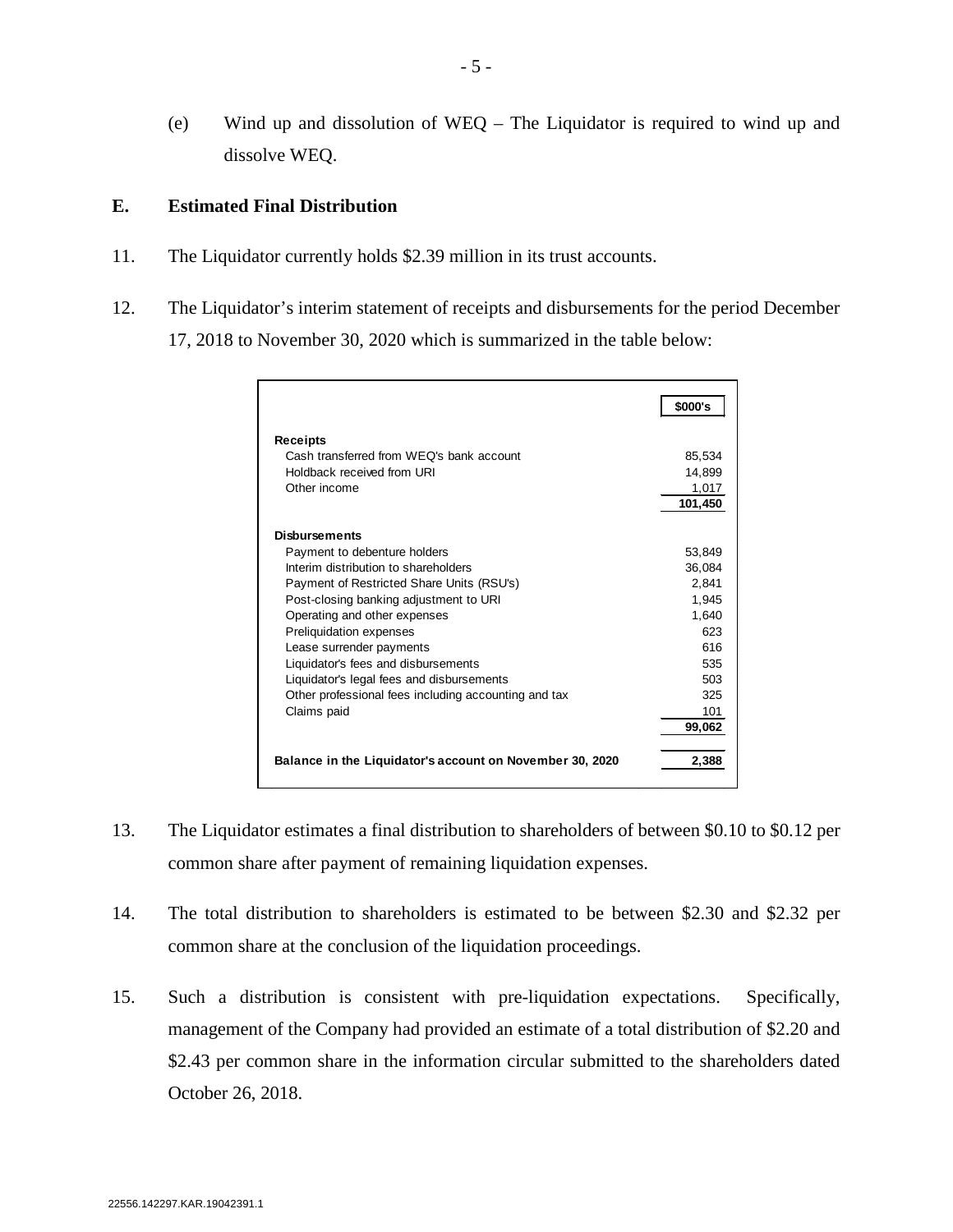- 16. To the best of the Liquidator's knowledge, there are no outstanding issues that would affect the final distribution to shareholders. However, until the liquidation proceedings are complete the final distribution may change as there may be unknown issues that arise that materially impact the final distribution to shareholders.
- 17. The Order being sought contemplates that the Liquidator may seek directions from the court and such further orders as may be necessary, which would include approval of any distribution that is materially different from that set out above, or as estimated in the reporting to shareholders.

## **F. Approval of Final Accounts and Distribution**

- 18. The timing of the completion of the remaining work is subject to the discharge of the trustee in the bankruptcy proceedings of Pacific Coast Modular Construction LP and obtaining a clearance certificate from the CRA which are outside of the control of the Liquidator. The Liquidator estimates the remaining work will be complete by June 30, 2021.
- 19. The Liquidator is therefore requesting an approval of final accounts including a provision for additional professional and legal fees and an extension for making a final distribution to shareholders pursuant to CBCA s. 223(2)(b) until remaining work can be completed and the discharge of the Liquidator upon completion of the remaining work.
- 20. A summary of the details of the Liquidator's and legal counsels' work follows in support of approval of the final accounts follows.

**Summary of Liquidator's Accounts:** for the period June 18, 2018 to November 30, 2020 are as follows:

| Fees                 | 517,878 |
|----------------------|---------|
| <b>Disbursements</b> | 16,711  |
| GST                  | 24,533  |
| <b>Total</b>         | 559,121 |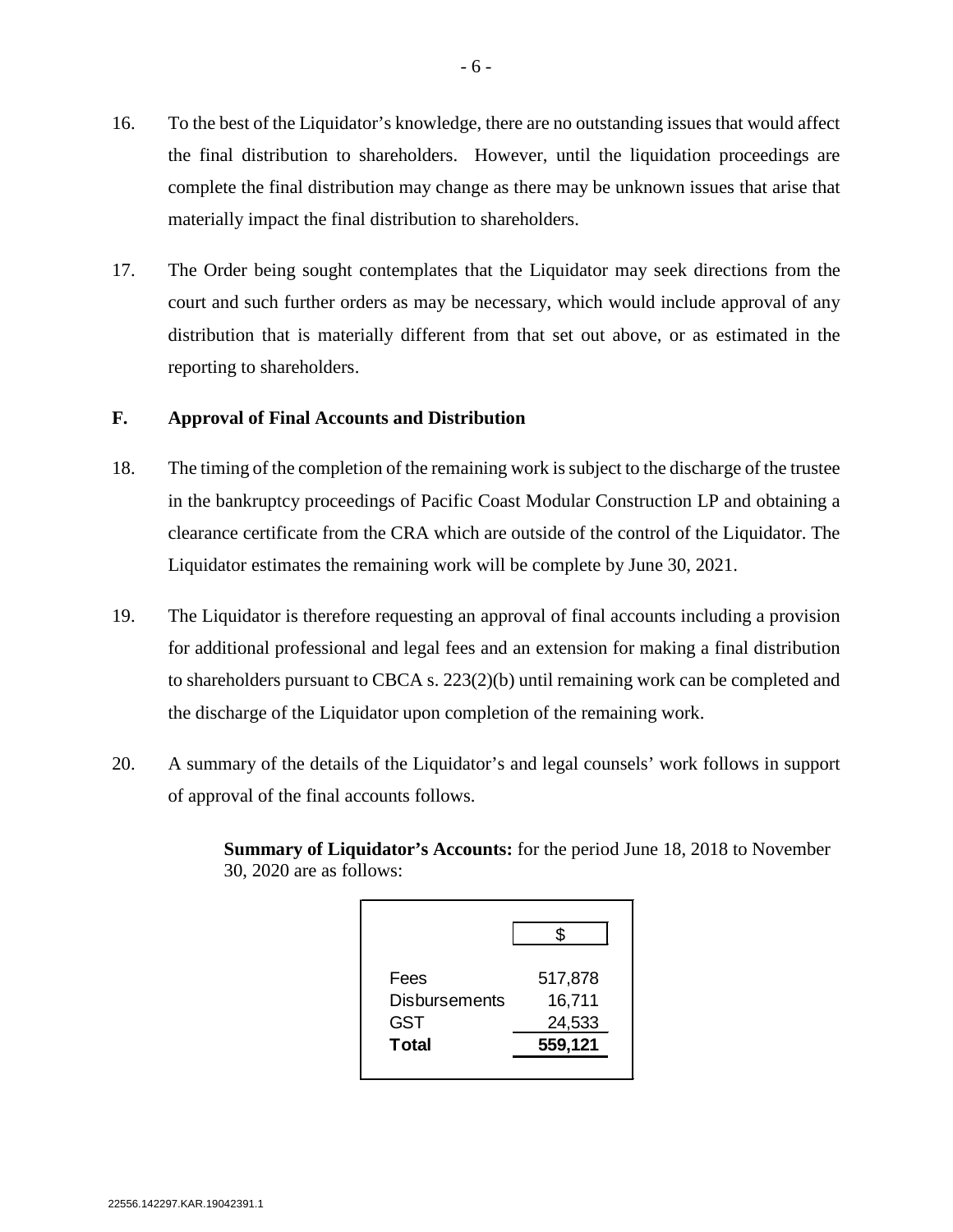### **Legal Fees**

The Liquidator engaged Lawson Lundell LLP ("Lawson") as its independent legal counsel. The total legal fees of Lawson were \$26,474 and disbursements were \$407 as summarized in the table below:

| 26,474 |
|--------|
| 407    |
| 1,340  |
| 1,853  |
| 30,074 |
|        |

The Compan**y** engaged Farris LLP ("Farris") as its legal counsel. The total legal fees of Farris were \$445,250 and disbursements were \$31,321 as summarized in the table below:

| Fees                 | 445,250 |
|----------------------|---------|
| <b>Disbursements</b> | 31,321  |
| GST                  | 23,194  |
| PST                  | 31,562  |
| <b>Total</b>         | 531,326 |

- 21. The hourly rates charged by the Liquidator are consistent with the average hourly rates billed by the Liquidator on its other engagements and, to the Liquidator's knowledge, consistent with other insolvency firms of comparable size engaged on similar liquidation matters.
- 22. The Liquidator requests that the Court summarily approve the Liquidator's fees incurred to date and approve additional fees, disbursements and taxes to a maximum of \$75,000 to complete the administration of the liquidation. The estimated fees relate to work required to prepare for the final distribution, wind up and dissolution of WEQ, discharge of the Liquidator, and other unbilled work in process.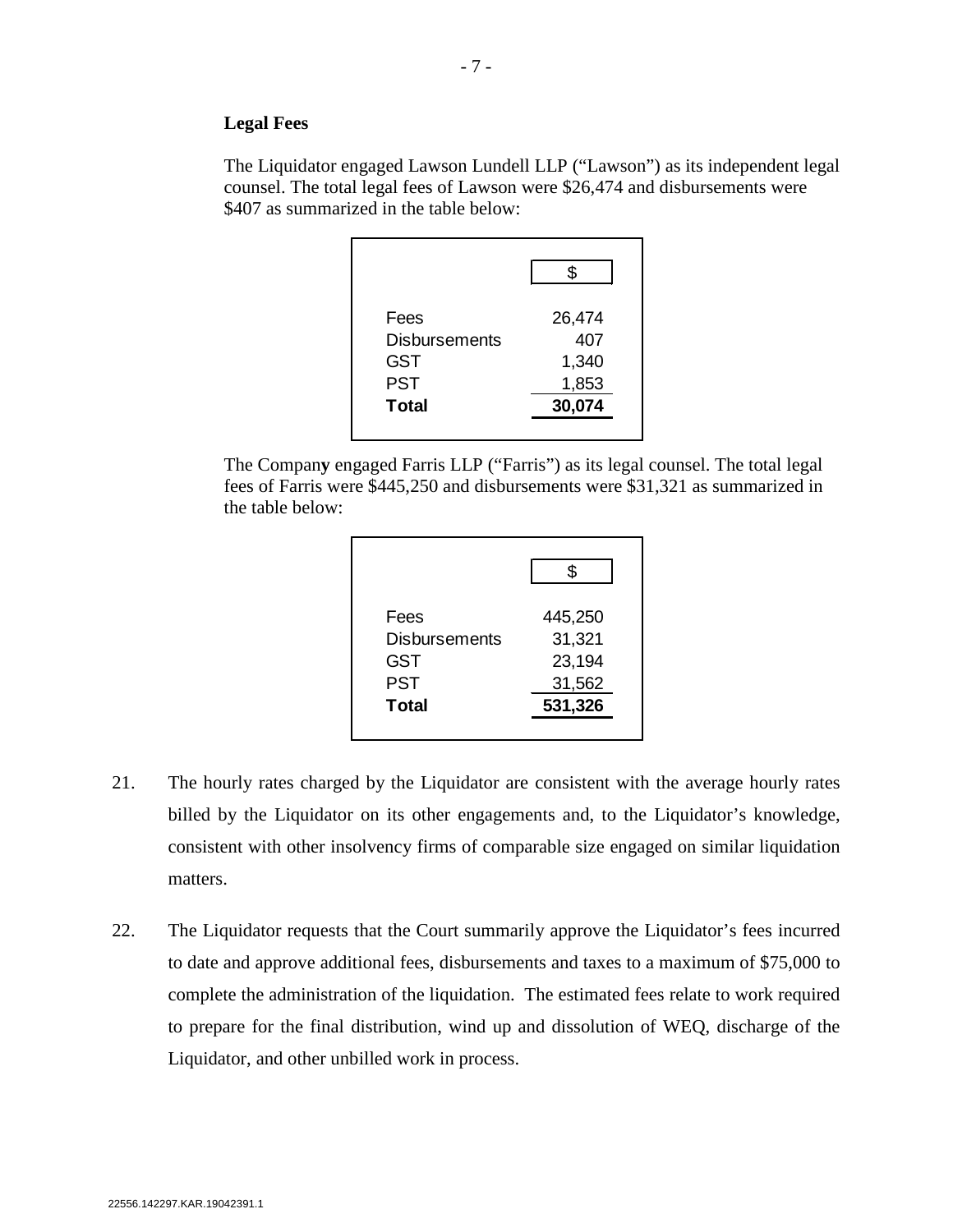- 23. The Liquidator has reviewed the invoices rendered by Lawson and Farris and believes them to be reasonable and proper. The legal services provided were necessary for the Liquidator to fulfill its obligations under the CBCA and the tasks undertaken were done at the request and with the consent of the Liquidator. The legal services provided to WEQ by Farris were reasonable and proper.
- 24. The Liquidator requests that the Court summarily approve the legal fees incurred to date and approve additional fees, disbursements and taxes to a maximum of \$75,000 to complete the administration of the liquidation. The estimated fees relate to work required to prepare for the final distribution, wind up and dissolution of WEQ, discharge of the Liquidator, and other unbilled work in process.

## **Part 3: LEGAL BASIS**

- 25. The provisions of the CBCA.
- 26. The inherent and equitable jurisdiction of this Honourable Court.
- 27. Such further and other grounds as counsel may advise and this Honourable Court may permit.

## **Part 4: MATERIAL TO BE RELIED ON**

At the hearing of this Petition will be read the following:

- 28. The Liquidation Order pronounced December 17, 2018;
- 29. The Claims Procedure Order pronounced December 17, 2018;
- 30. The First Report to the Court of the Liquidator dated December 16, 2019; and
- 31. The Second Report to the Court of the Liquidator dated December 7, 2020.
- 32. Such further and other evidence as counsel may advise and this Honourable Court permits.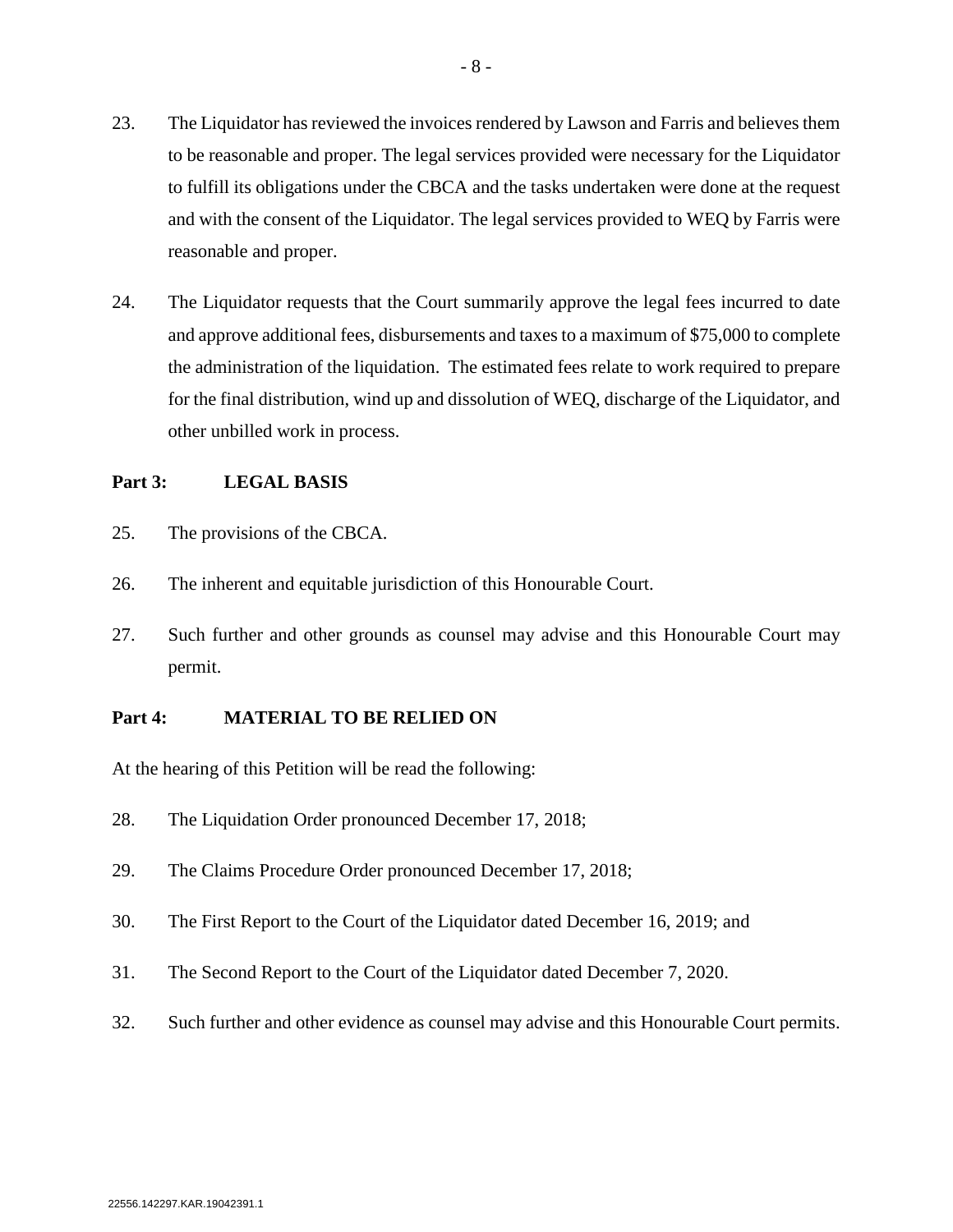The Petitioner estimates that the application will take 20 minutes.

Dated: December 7, 2020

Lebertson

Signature  $\Box$  Applicant  $\Box$  Lawyer for applicant **Kimberly A. Robertson**

THIS NOTICE OF APPLICATION is prepared and delivered by the firm Lawson Lundell LLP, Barristers & Solicitors, whose place of business and address for service is 1600 - 925 West Georgia Street, Vancouver, British Columbia, V6C 3L2. Telephone: (604) 685-3456. Facsimile: (604) 669-1620. Attention: **Kimberly A. Robertson.**.

| To be completed by the court only:                  |                                                                                |
|-----------------------------------------------------|--------------------------------------------------------------------------------|
| Order made                                          |                                                                                |
| with the following variations and additional terms: | in the terms requested in paragraphs of Part $1$ of this notice of application |
|                                                     |                                                                                |
|                                                     |                                                                                |
|                                                     |                                                                                |
| Dated:                                              | <b>Signature of</b><br>Judge<br><i>Master</i>                                  |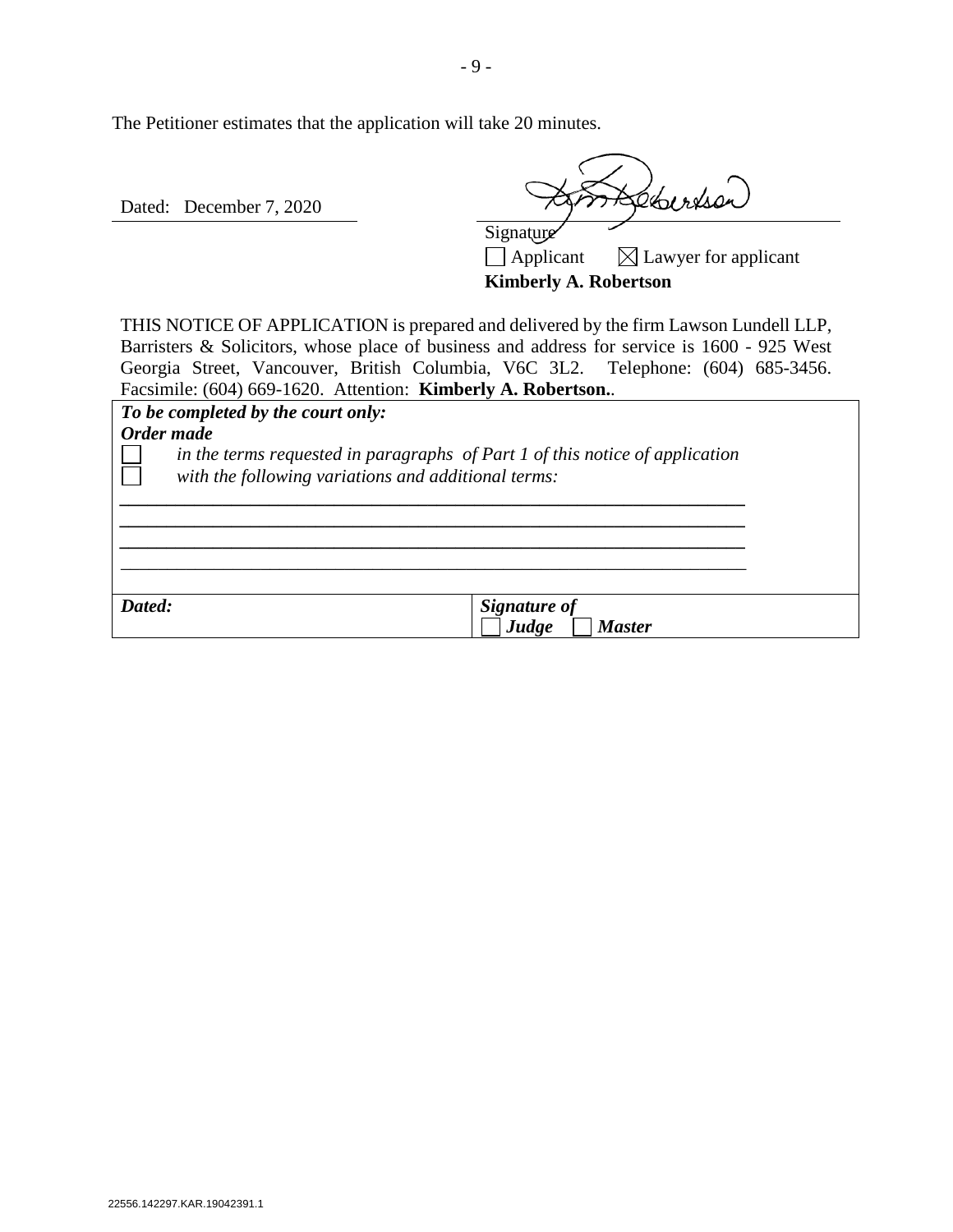No. S1813437 Vancouver Registry

### **IN THE SUPREME COURT OF BRITISH COLUMBIA**

## **IN THE MATTER OF SECTION 211 OF THE** *CANADA BUSINESS CORPORATIONS ACT***, R.S.C. 1985, c. C-44, AS AMENDED**

#### **WEQ HOLDINGS INC.**

#### **PETITIONER**

#### **ORDER**

BEFORE THE HONOURABLE )

| WEDNESDAY THE 16TH DAY |
|------------------------|
|                        |
| OF DECEMBER 2020       |

ON THE APPLICATION of the Bowra Group Inc. (the "**Liquidator**"), in its capacity as the liquidator of WEQ Holdings Inc. ("**WEQ**"), as appointed by court order pronounced December 17, 2018 pursuant to the *Canada Business Corporations Act*, R.S.C. 1985, c. C-44, as amended (the "**CBCA**") coming on for hearing by telephone conference at 800 Smithe Street, Vancouver, British Columbia on December 16, 2020, and on hearing Kimberley Robertson, counsel for the Liquidator and Teresa M. Tomchak counsel for the Petitioner and no one else appearing and on reading the First Report of the Liquidator dated December 16, 2019, and the Second Report of the Liquidator filed December 7, 2020 (collectively, the "**Liquidator's Reports**");

### THIS COURT ORDERS THAT:

#### **SERVICE**

1. The time for service of this application is hereby abridged and validated so that this Notice of Application is properly returnable today and hereby dispenses with further service thereof, without need for publication pursuant to s. 223(4) of the CBCA.

2. The notice requirements under s. 223(4) of the CBCA, for the purposes of the relief granted herein pursuant to s. 223(2) of the CBCA, shall be satisfied by providing notice to the Director (as defined in the CBCA) and to the Inspectors.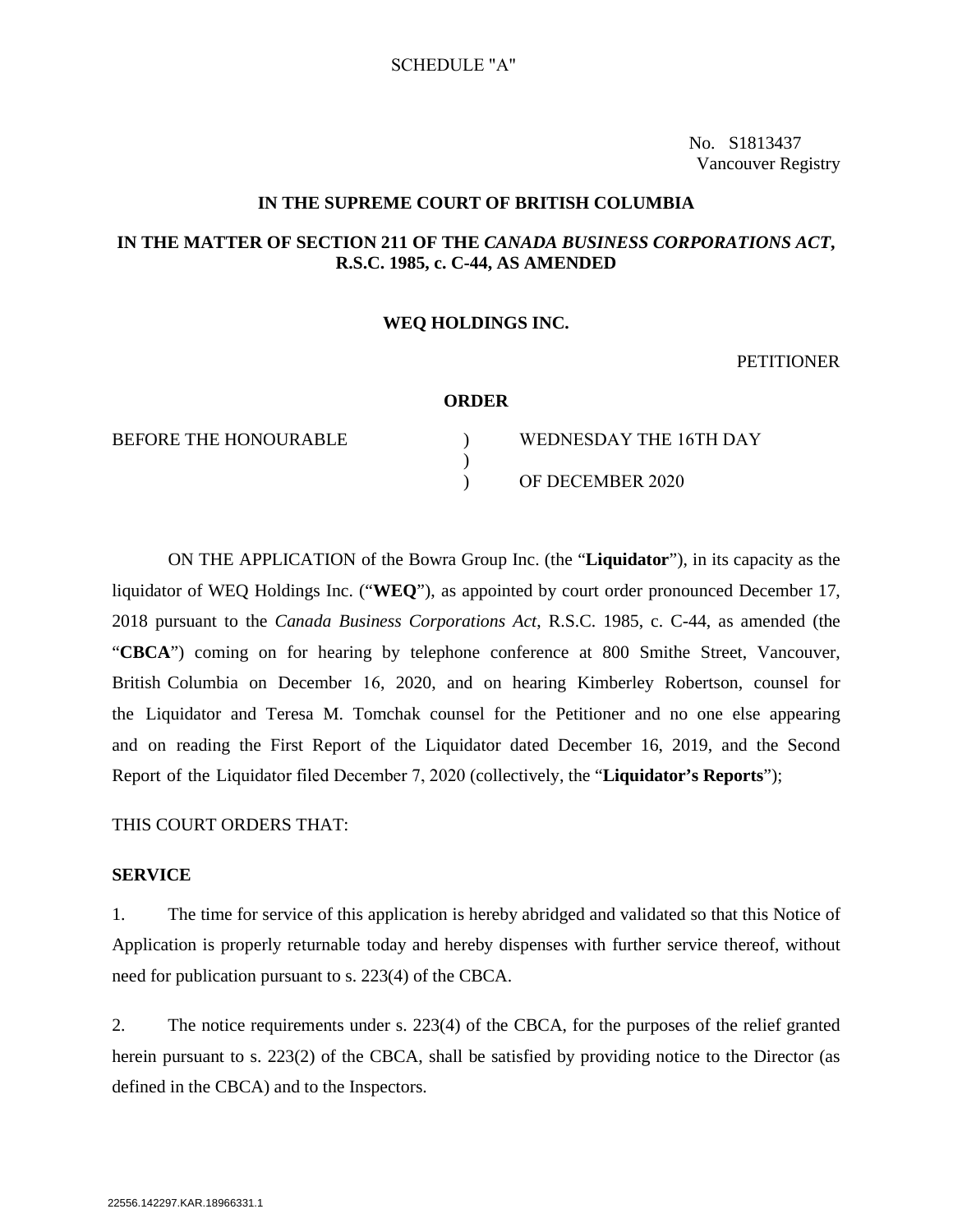#### **DISCHARGE**

3. The Liquidator's Reports is accepted for filing, and the activities and conduct of the Liquidator as described therein is hereby ratified as being in compliance with s. 221 of the CBCA, and hereby approved.

4. The fees and disbursements of the Liquidator and its counsel, as set out in the Liquidators' Report, are hereby approved.

5. After payment of the fees and disbursements of the Liquidator as herein approved, the Liquidator shall make the distributions as required by s. 221(i) of the CBCA.

<span id="page-10-0"></span>6. Upon:

- (a) The Order of Discharge being pronounced in respect of the Trustee in Bankruptcy of Pacific Coast Modular Construction LP ;
- (b) Payment of amounts set out in paragraph 4 and 5 above;
- (c) The Liquidator calculating and paying a final distribution to shareholders of WEQ;
- (d) The Liquidator preparing and filing the final tax return for WEQ; and
- (e) The Canada Revenue Agency issuing a final tax clearance certificate for WEQ;

the Liquidator shall file a certificate certifying that it has completed the remaining outstanding activities described herein (the "**Completion Certificate**"), and upon the filing the Completion Certificate, the Liquidator shall be discharged, provided that notwithstanding its discharge herein: (a) the Liquidator shall remain Liquidator for the performance of such incidental duties as may be required to complete the administration including under paragraph 7 below, and (b) the Liquidator shall continue to have the benefit of the provisions of all Orders made in this proceeding, including all approvals, protections and stays of proceedings in favour of the Bowra Group Inc., in its capacity as Liquidator, and under the CBCA.

7. The Liquidator shall hereby be granted an extension pursuant to s. 223(2)(b) of the CBCA as necessary to complete its duties and obligations as set out in paragraph [6](#page-10-0) above.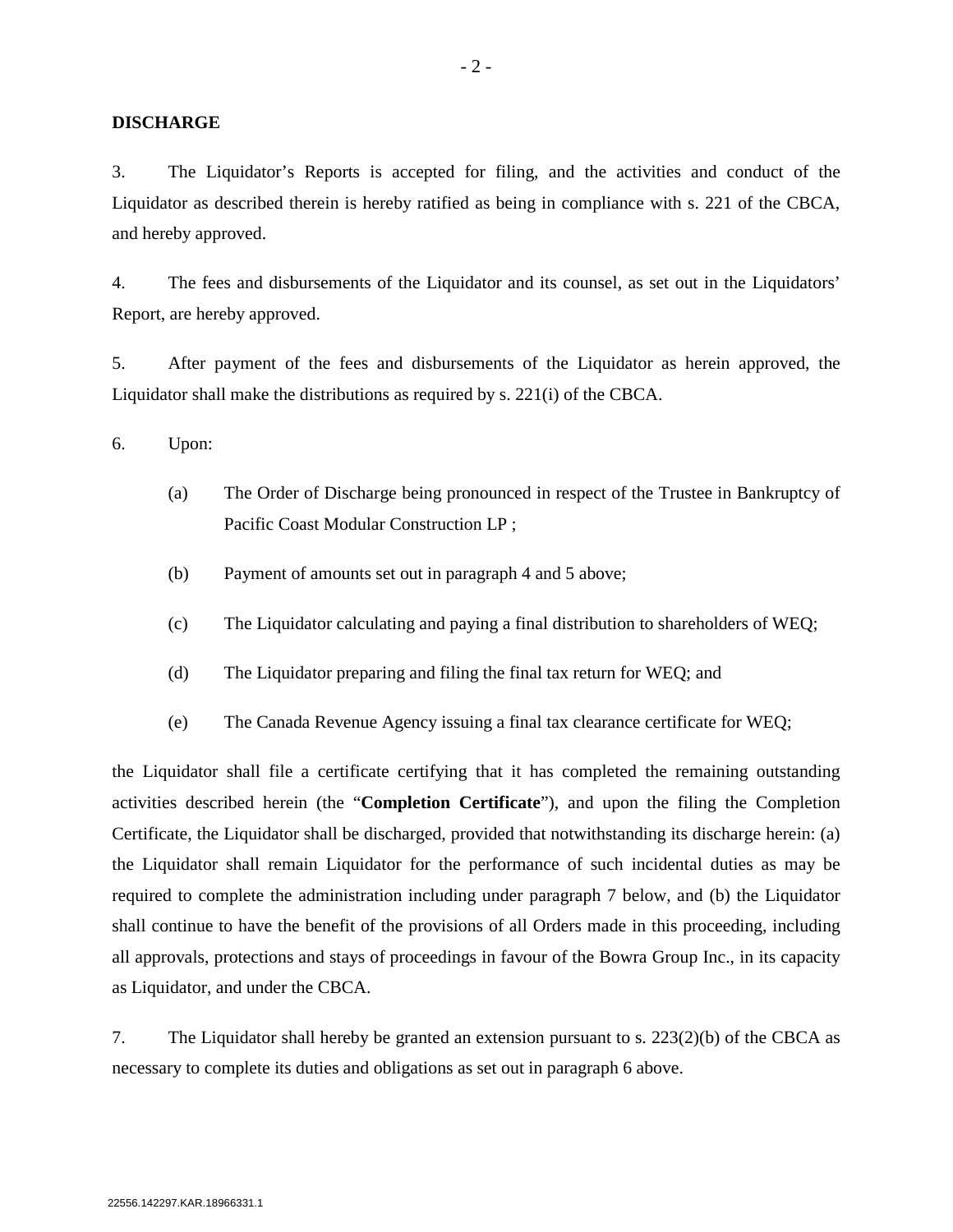## **DISSOLUTION AND RETENTION OF RECORDS**

8. Upon being provided with a certified true copy of the Completion Certificate and this Order and the Articles of Dissolution, the Director appointed under s. 260 of the CBCA is hereby authorized and directed to issue a certificate of dissolution of WEQ in accordance with s. 262 of the CBCA.

9. Upon receipt of the Certificate of Dissolution, any shares outstanding are deemed to be cancelled.

10. The Liquidator shall retain custody of the documents and records of WEQ until December 31, 2022.

## **GENERAL PROVISIONS**

11. If there are any assets of WEQ which have not been realized and/or disposed of, shall vest to Her Majesty in right of Canada, pursuant to s. 228 of the CBCA.

12. The Liquidator may from time to time apply to this Court for advice and directions in the discharge of its powers and duties hereunder.

THE FOLLOWING PARTIES APPROVE THE FORM OF THIS ORDER AND CONSENT TO EACH OF THE ORDERS, IF ANY, THAT ARE INDICATED ABOVE AS BEING BY CONSENT.

| <b>Kimberley A. Robertson</b> |                                               |  |  |  |
|-------------------------------|-----------------------------------------------|--|--|--|
|                               | $\Box$ Party $\Box$ Lawyer for the Liquidator |  |  |  |
| Signature                     |                                               |  |  |  |

Signature

 $\Box$  Party  $\Box$  Lawyer for the Petitioner **Teresa M. Tomchak**

By the Court

Registrar